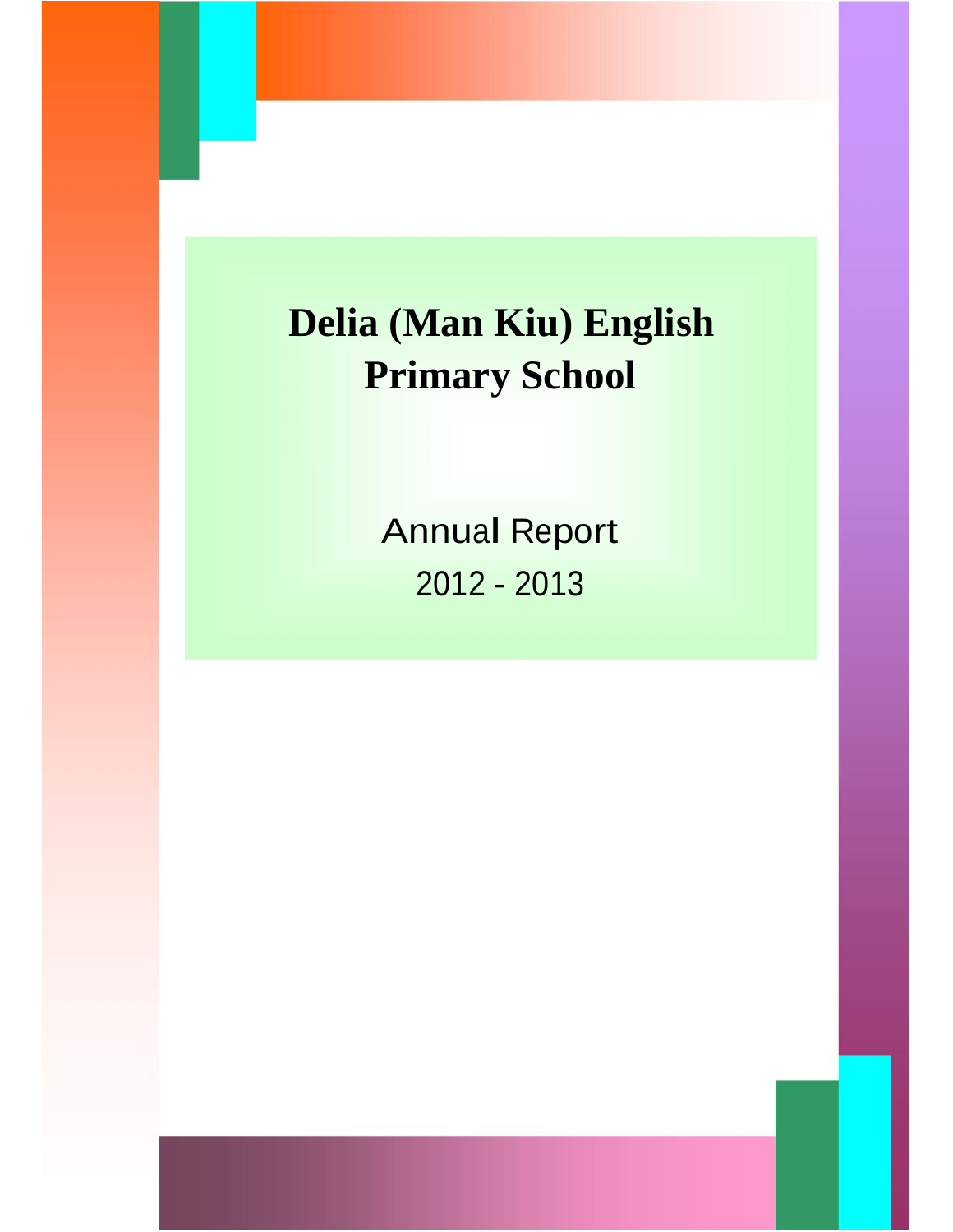# Delia - Man Kiu English Primary School

# School Vision & Mission

#### **Vision and Mission:**

- <sup>ó</sup> We envision Delia -Man Kiu English Primary School to become "**OUR HOME**". Of which, students are **O**pen-minded, strive to **U**nderstand people of different cultures and places with mutual **R**espect. Thereafter, achieving a society of **H**armony is our **O**bligation by fulfilling the virtues of **M**orality and **E**quality.
- ó The school devotes to actualize the vision in accordance with the spirit of school motto "Harmony in Diversity". The school is committed to cater appropriate education for students with diverse needs in knowledge, skills and attitude, despite their ethnicities, beliefs and socio-economic background.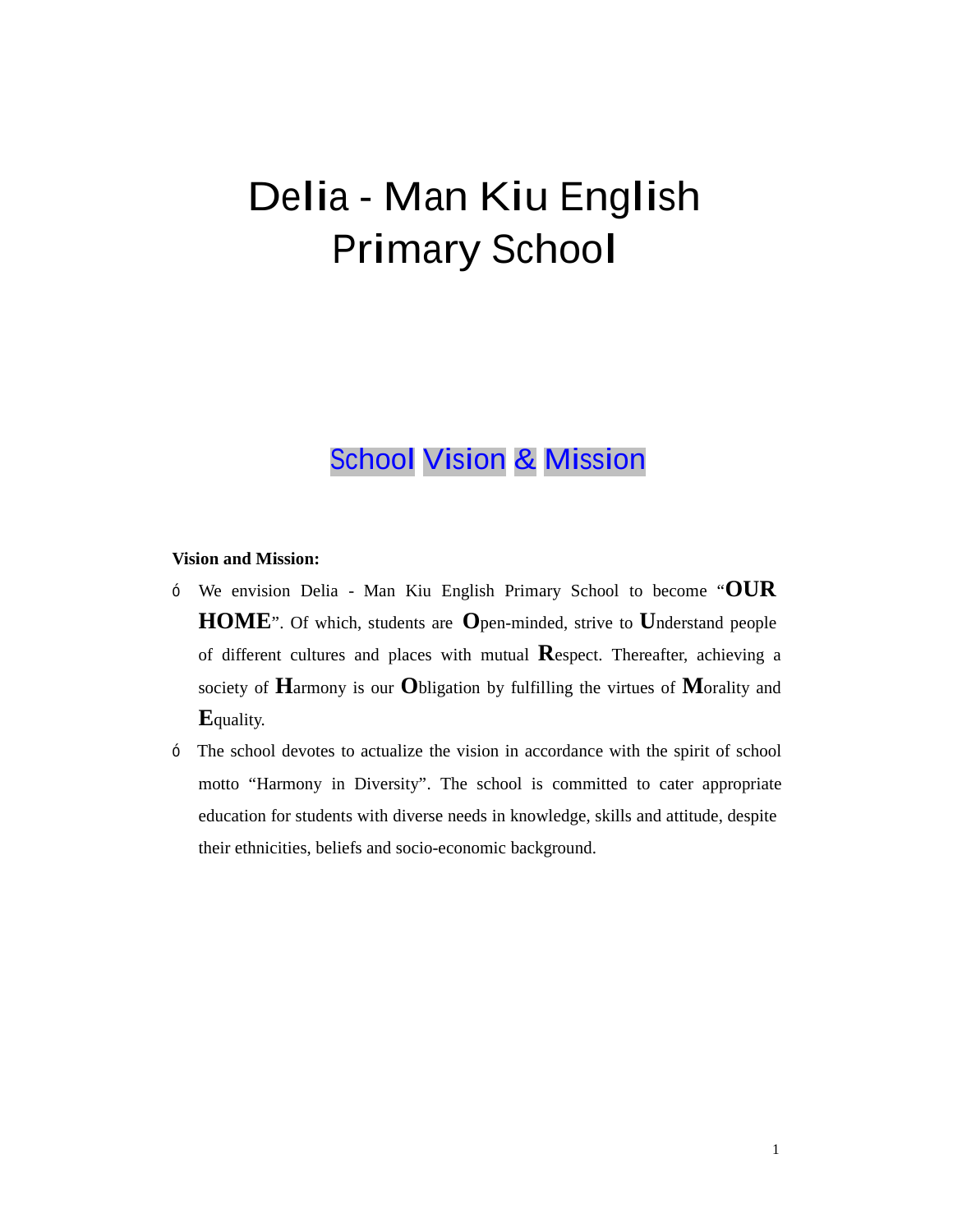# **Delia (Man Kiu) Year Report, 2012-13**

# **ADMINISTRATION**

**Major priority 1**: To refine the process of planning in enhancing self-improvement

| <b>Work Done</b>                                                                                                                                                                                                                                                                                                                                                                                                                                                                                                                                                               | Achievement and Reflection                                                                                                                                                                                                                                                                                                                                                                                                                                                                                                                                                                                                                                                                                                                                                |
|--------------------------------------------------------------------------------------------------------------------------------------------------------------------------------------------------------------------------------------------------------------------------------------------------------------------------------------------------------------------------------------------------------------------------------------------------------------------------------------------------------------------------------------------------------------------------------|---------------------------------------------------------------------------------------------------------------------------------------------------------------------------------------------------------------------------------------------------------------------------------------------------------------------------------------------------------------------------------------------------------------------------------------------------------------------------------------------------------------------------------------------------------------------------------------------------------------------------------------------------------------------------------------------------------------------------------------------------------------------------|
| • As planned, the SHS and APASO were conducted and the data<br>were analysed to understand the situation facing the school<br>before further planning. Responses from students, teachers and<br>parents in the surveys were generally positive, confirming<br>teachers' observation. The only apparently negative and<br>unexpected response was in the sub-scale for "negative affect"<br>(overall negative experiences in school) in APASO.<br>• The findings as well as teachers' observations were used in<br>review meetings to determine needs to draft follow up plans. | • A general awareness of use of data/evidence is developing. More<br>attention can be given to using the findings to determine coping<br>strategies.<br>• The collection and use of major self-evaluation data such as SHS and<br>APASO will become routine for the reference of planning in the<br>following year.                                                                                                                                                                                                                                                                                                                                                                                                                                                       |
| • On the panel level, TSA results and reports were passed on to<br>relevant subject panels for their understanding of students' needs<br>and weaknesses.<br>• A routine was set up for panels to collect and analyse data on<br>student performance after term tests and examinations to find out •<br>about needs to address.<br>• Panels collected information on the achievement of their major<br>tasks and plans.<br>• The above data formed the basis for follow-up plans when<br>needed as seen in other relevant sections of this report.                              | • Teachers gave greater consideration to more formal evidence of student<br>performance and follow-up action. There could be more attention to<br>weaknesses and concerns as well as possible causes to make<br>suggestions for improvements.<br>While some panels were able to follow up on major observations of<br>student performance, there could be greater alertness to collecting<br>evidence for evaluation and subsequent action.<br>• When drawing up improvement plans, there could be more care in<br>determining the causes of problems and relevant intended outcomes as<br>well as coherent implementation strategies.<br>• Overall, the collection and analysis of evidence and considering the<br>findings in planning will become a routine for panel. |
| • After each major school event, there was a review meeting of all<br>staff concerned.                                                                                                                                                                                                                                                                                                                                                                                                                                                                                         | • There was now more attention to the achievement of objectives or<br>intended outcomes and not simply operational details.                                                                                                                                                                                                                                                                                                                                                                                                                                                                                                                                                                                                                                               |
| • Before each similar school event was planned, previous review<br>meeting minutes were retrieved to make improvement.                                                                                                                                                                                                                                                                                                                                                                                                                                                         | • An awareness of the evaluation method is developing. More attention<br>can be given to determining the evaluation criteria in the PIE process.                                                                                                                                                                                                                                                                                                                                                                                                                                                                                                                                                                                                                          |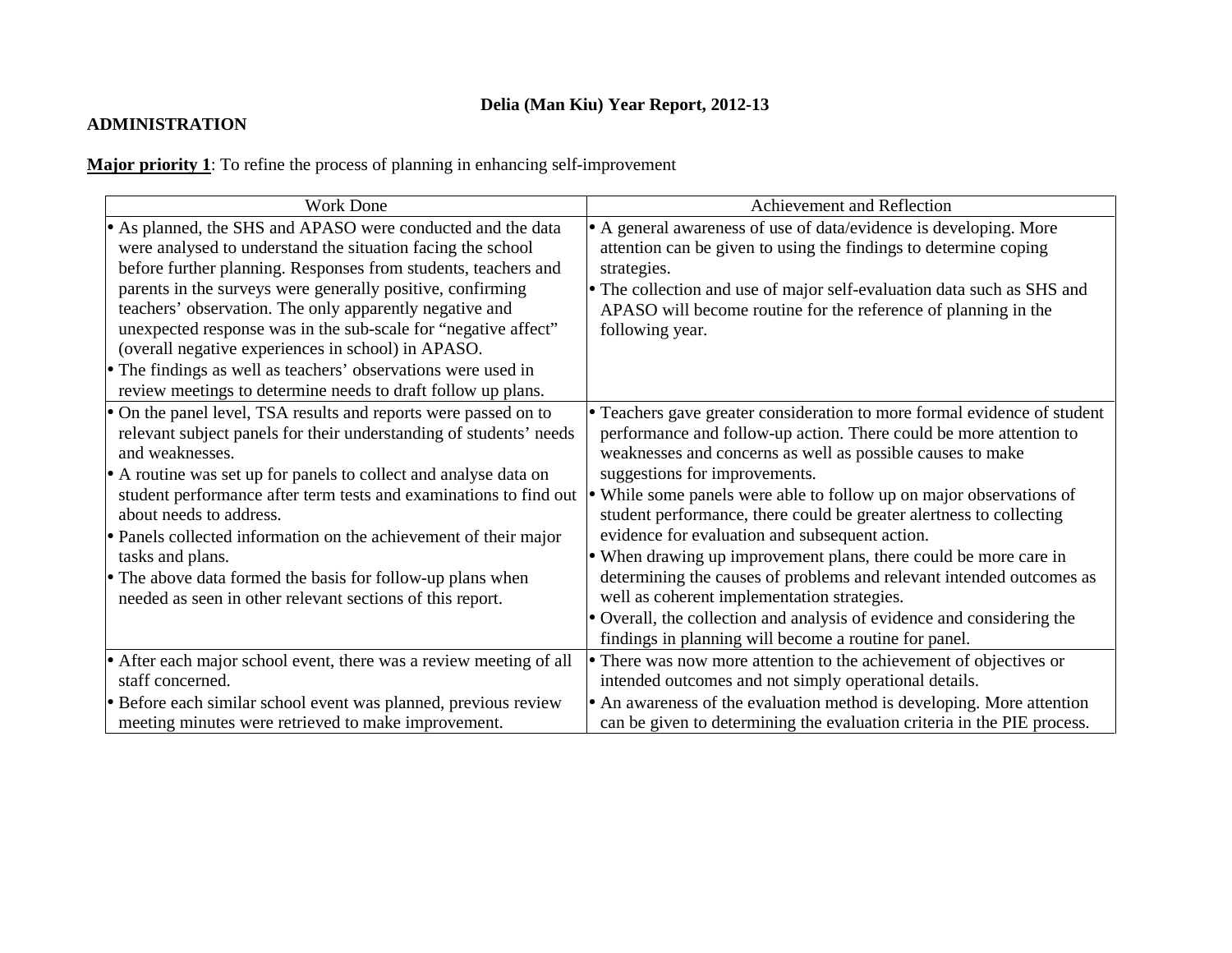**Major priority 2**: To enhance the effectiveness of management with consistent and standard policies, processes and procedures

| Work Done                                                         | Achievement and Reflection                                              |
|-------------------------------------------------------------------|-------------------------------------------------------------------------|
| • To provide teachers with guidelines on school management as     | • A review meeting found the handbook and the panel guidelines handy    |
| planned, besides stating policies and procedures in general staff | and it became easier to understand and share resources. However, the    |
| meetings, a Teacher Handbook was compiled and stored on the       | habit of referring to the handbook and guidelines for policies and      |
| M drive. Hyperlinks on the Table of Contents facilitate the       | procedures still needs to be developed.                                 |
| search for relevant contents.                                     | • The Handbook and guidelines are not perfect but are quick references. |
| • Subject panels also prepared guidelines for members using a     | Soft copies allow timely, continuous updating and refinement.           |
| generally common framework. More contents will be added           | • The handbook and guidelines should be crosschecked for consistency.   |
| according to needs in future.                                     | The updating of the handbook and the guidelines will become routine.    |

# **LEARNING AND TEACHING**

**Major priority**: To improve learning effectiveness by raising the quality of teaching in subjects

| <b>Work Done</b>                                                                                                                                                                                                                                                                                                                                                                                                                                                                                                                                                                                                                                                                                                                                                            | Achievement and Reflection                                                                                                                                                                                                                                                                                                                                                                                                                                                                                                                                                          |
|-----------------------------------------------------------------------------------------------------------------------------------------------------------------------------------------------------------------------------------------------------------------------------------------------------------------------------------------------------------------------------------------------------------------------------------------------------------------------------------------------------------------------------------------------------------------------------------------------------------------------------------------------------------------------------------------------------------------------------------------------------------------------------|-------------------------------------------------------------------------------------------------------------------------------------------------------------------------------------------------------------------------------------------------------------------------------------------------------------------------------------------------------------------------------------------------------------------------------------------------------------------------------------------------------------------------------------------------------------------------------------|
| • To understand students' needs, teachers of the same year level in<br>each subject reviewed student performance in term tests and<br>examinations, pointing out student weaknesses and strengths.<br>There was also a review of the test / examination papers.<br>• Panel heads identified concerns in student performance in the<br>subject on the whole and proposed ways to improve student<br>performance through amendments in curriculum, learning and<br>teaching strategies or assessment.<br>• Subsequently, some subject panels carried out different actions in<br>Term 2 as seen in the Academic Section containing their reports.<br>• At the end of the school year, further needs were identified and<br>prioritised to be included in the plans next year. | The ability to identify issues and devise suitable follow-up actions is<br>developing. Based on the student weaknesses identified, some panels<br>were able to find suitable ways to improve student performance.<br>• The analysis was to alert teachers to understand students' needs in<br>different subjects and address them. Some plans worked better than<br>others, but all the attempts will provide more insight into better<br>solutions. A system for reviewing student needs is a first step towards<br>improving the quality of teaching. The effort will be kept up. |
| • To enhance continuous self-improvement in teaching, all<br>teachers took part in collaborative lesson planning (CLP) and<br>peer lesson observation (PLO) as the teacher to be observed and<br>as peer observers in Term 1. For each lesson observed, teachers<br>were engaged in a pre-observation meeting (after which teachers<br>were able to improve their lesson plan), the class visit (if time<br>allowed) and post-observation meeting. This also prepared them                                                                                                                                                                                                                                                                                                  | • The pre-observation meeting helped teachers to give further<br>consideration to the teaching design and improve their lesson plan.<br>• The actual observations showed that sometimes, a lesson did not work<br>out as assumed. Even so, the teacher could gain insight into the process<br>of learning and students' difficult points.<br>• Discussions at post-observation meetings were open and professional.                                                                                                                                                                 |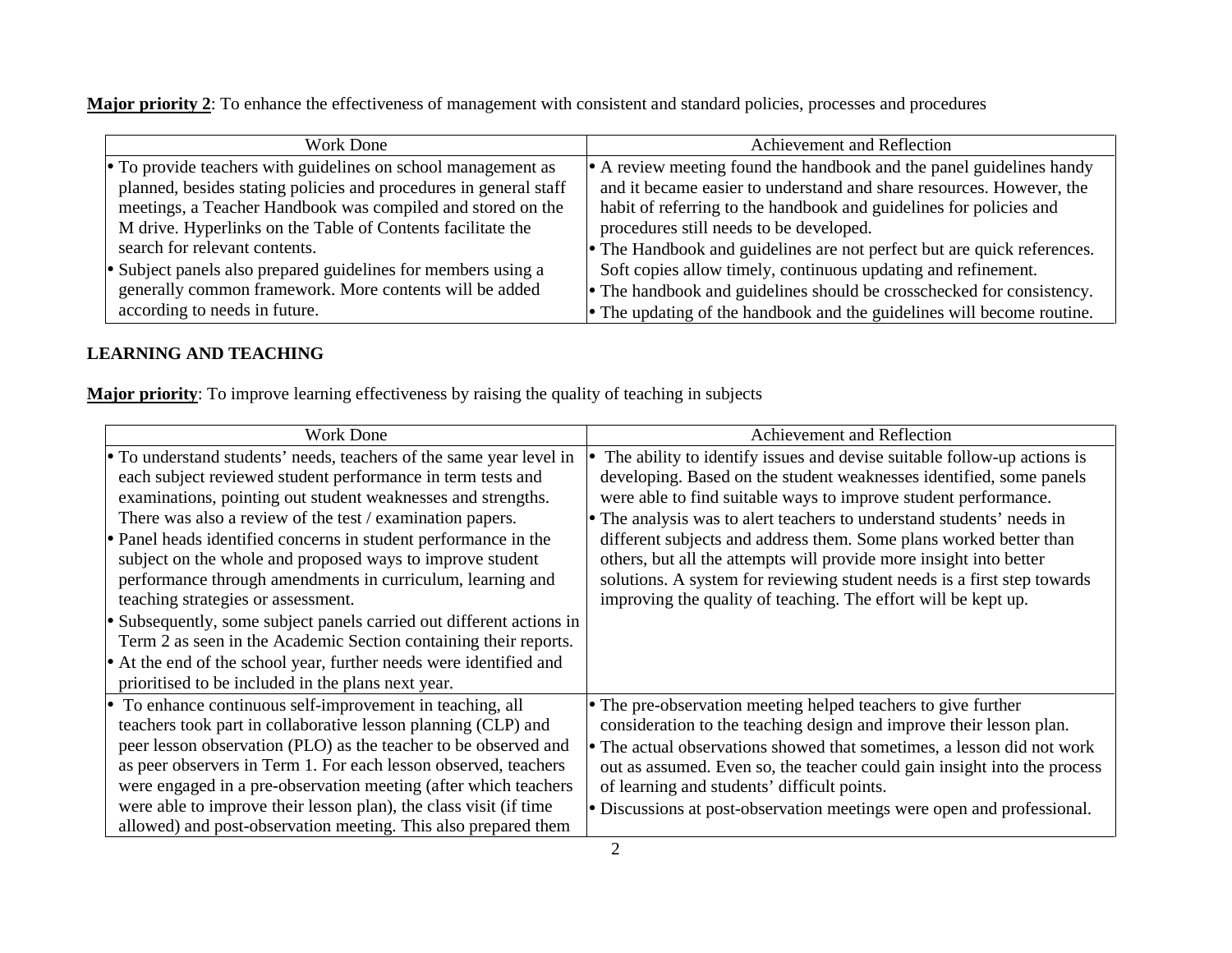| for the class visit for staff appraisal in Term 2.               | There developed a sharper focus on intended learning outcomes and not    |
|------------------------------------------------------------------|--------------------------------------------------------------------------|
| • The pre-observation meeting discussion followed a generally    | simply the syllabus. Overall, there could be more attention to checking  |
| common framework that allowed teachers, the panel heads and      | student learning and understanding in class for timely follow-up.        |
| administrators to share expectations for the teaching. The class | • The meetings and class visits were time consuming but teachers found   |
| visit focused on checking the effectiveness of the teaching      | them useful occasions of professional exchange. They would be            |
| design. The post-observation meeting was for review and          | interested in more peer lesson observation if they had more free periods |
| suggestions for improvement.                                     | to do so.                                                                |

2012-2013 年度中文科周年報告

關注事項一: 縮短各學生在中文學習上的學習差異

| 工作                          | 成效評估與反思                        |
|-----------------------------|--------------------------------|
| ● 課後輔導班每天舉行,由額外津貼聘請導師教授,加強基 | ,課外輔導班對中文根基較弱以及難於在家溫習中文的學生,幫助  |
| 本中文知識。學生由各組老師舉薦參加每星期兩至三個適   | 很大,將會於來年繼續。                    |
| 合課節。                        | ●據老師觀察,輔導班的成效視乎學生的出席率。今年低年級輔導  |
| ● 大部分老師均認為大部分學生參加課外輔導班後,學習動 | 班學生學習成效較高年級為高,下學期的成績普遍較上學期進    |
| 機及成績均有所提升,儘管有些學生的學習動機仍待改    | 步。他們對參加課後輔導班甚為積極,故應按需求增加低年級學   |
| 善,但在課堂表現已見進步。               | 生的名額。                          |
|                             | ● 有建議課後中文班可進一步集中幫助學生温習默書詞語和句子, |
|                             | 相信對縮短各學生在中文學習上的差異,會有更大的幫助。     |

關注事項二: 提升學生中文閱讀的興趣和能力

| 工作                         | 成效評估與反思                            |
|----------------------------|------------------------------------|
| ●本年的閱讀計劃受圖書館電腦系統更換的影響,只可於下 | ● 閱讀是語文學習的根基, 但也是本校學生在 TSA 及校內考核中較 |
| 學期四月起推行,但該計劃確能提升學生對閱讀中文圖書  | 弱的一環,值得關注。年終的中文考試亦顯示,配合圖書教學的       |
| 的興趣,在老師指導下,學生的中文圖書的借閱量大幅增  | 小二級學生的閱讀理解能力有顯著提升。                 |
| 加,並樂於完成閱讀計畫工作紙。            | ● 閱讀計劃會於來年延續,並建議加長閱讀中文圖書的時間,允許     |
|                            | 學生借中文圖書回家等,相信能有效提升學生閱讀能力。          |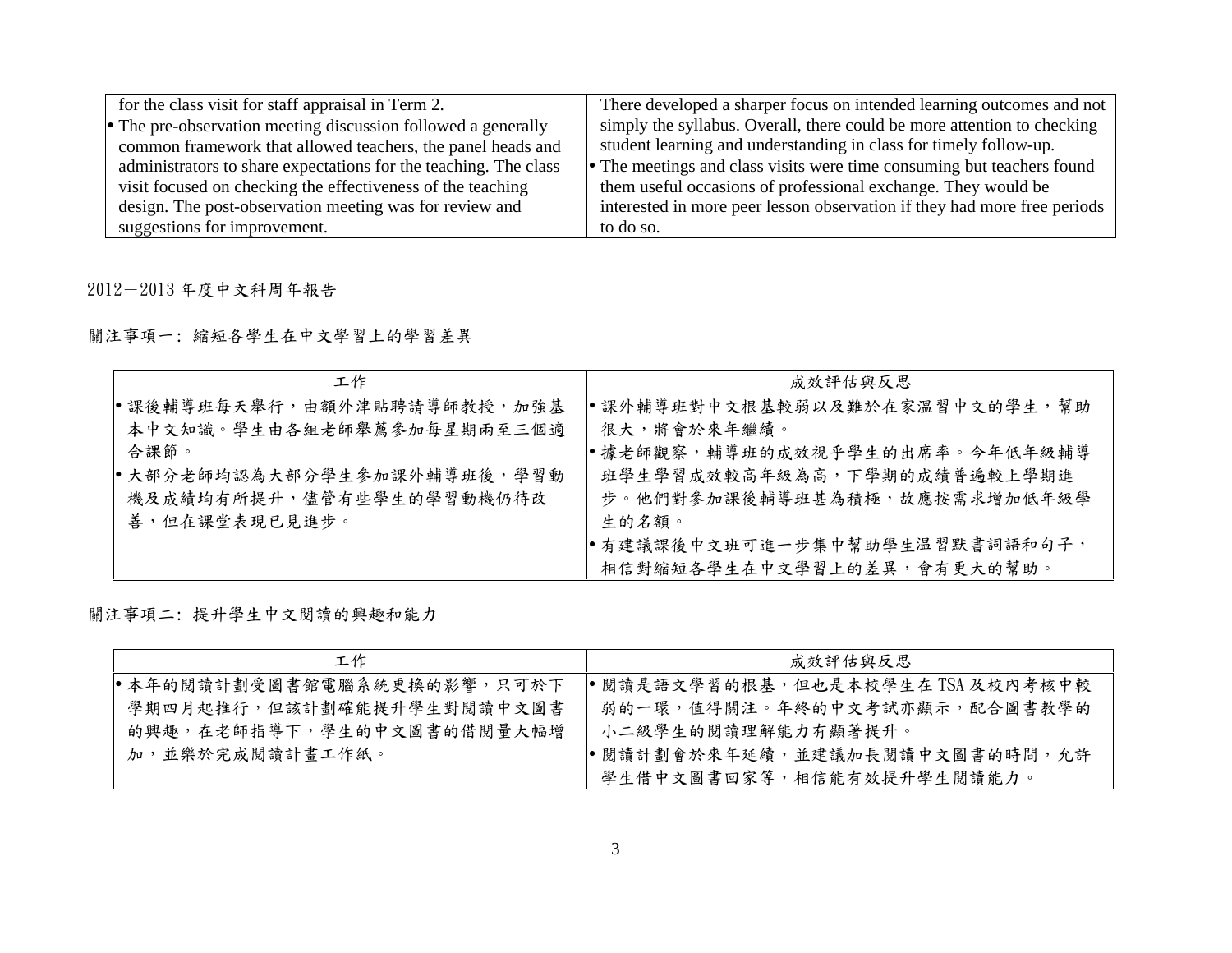關注事項三:培養學生寫作能力,增強他們的表達能力及其趣味性

| 工作                          | 成效評估與反思                                                   |
|-----------------------------|-----------------------------------------------------------|
| ● 學生按老師指導於一月底完成專題研習報告。      | ●本年四至六年級專題報告的題目較為相似,但來年可就各級的情                             |
| ●大份學生(尤其是低年級學生)很樂意完成這次專題研習的 | 況進行修訂主題。                                                  |
|                             | 報告。由於A及B組能力較佳,較能獨自完成這項課業。C ● 整體而言,專題報告可提高學生的學習興趣,但要培養學生寫作 |
| 及 D 組的學生,便較需要老師的輔助。         | 能力,則須進一步加強寫作技巧鍛鍊。                                         |

#### **ENGLISH**

# **Major priority 1: To improve spelling skills**

| Work Done                                                                                                                                                                                                                                                                                                                                                                                                                                                                                                                                    | Achievement and Reflection                                                                                                                                                                                                                                                                                                                                                                           |
|----------------------------------------------------------------------------------------------------------------------------------------------------------------------------------------------------------------------------------------------------------------------------------------------------------------------------------------------------------------------------------------------------------------------------------------------------------------------------------------------------------------------------------------------|------------------------------------------------------------------------------------------------------------------------------------------------------------------------------------------------------------------------------------------------------------------------------------------------------------------------------------------------------------------------------------------------------|
| • J.1 – 5 were able to finish the Phonics skills covered in the<br>syllabus and reinforcement was always done during new<br>vocabulary teaching, though time was not enough to revise all.<br>• After the scissoring of the syllabus this year, J.6 could finish<br>80% of the skills. Great effort and time was put into reading<br>enhancement and other variety of activities in the textbooks.<br>• 2 full rounds of Phonics reinforcement class for J.1 were<br>successfully conducted for less able students using 'Jolly<br>Phonics'. | • Students were very motivated and interested and had become more<br>familiar with the patterns but lacked sufficient practice time.<br>• Regular story-telling time was organized for reinforcement for students<br>less able in listening and speaking in J2.<br>• Story-telling time for students interested should continue to keep up<br>their motivation and practice to apply their learning. |

# **Major priority 2: To increase students' incentive in reading and writing**

| Work Done                                                           | Achievement and Reflection                                               |
|---------------------------------------------------------------------|--------------------------------------------------------------------------|
| • Students got familiar with peer sharing and also with home        | • More teachers welcomed and were willing to try peer sharing (e.g.      |
| reading as a preparation of lessons.                                | group to group story telling, story-telling buddies, carpet story time.) |
| • A variety of writing genres were introduced and students had      | They found it fun and effective, but could just do the exercise          |
| regular practice in writing. They showed interest in learning       | occasionally.                                                            |
| new writing genre                                                   | • J.4 & J.5 teachers found drafting good for students' writing but took  |
| • Students' participation was high and showed great interest in     | much time during the whole process.                                      |
| preparation and discussion.                                         | • Teachers found performance rubrics easy to manage but might not be     |
| • Students' exam results reflected a slight progress in expression, | able to show smaller differences in students' performance and would      |
|                                                                     | continue to look for a solution.                                         |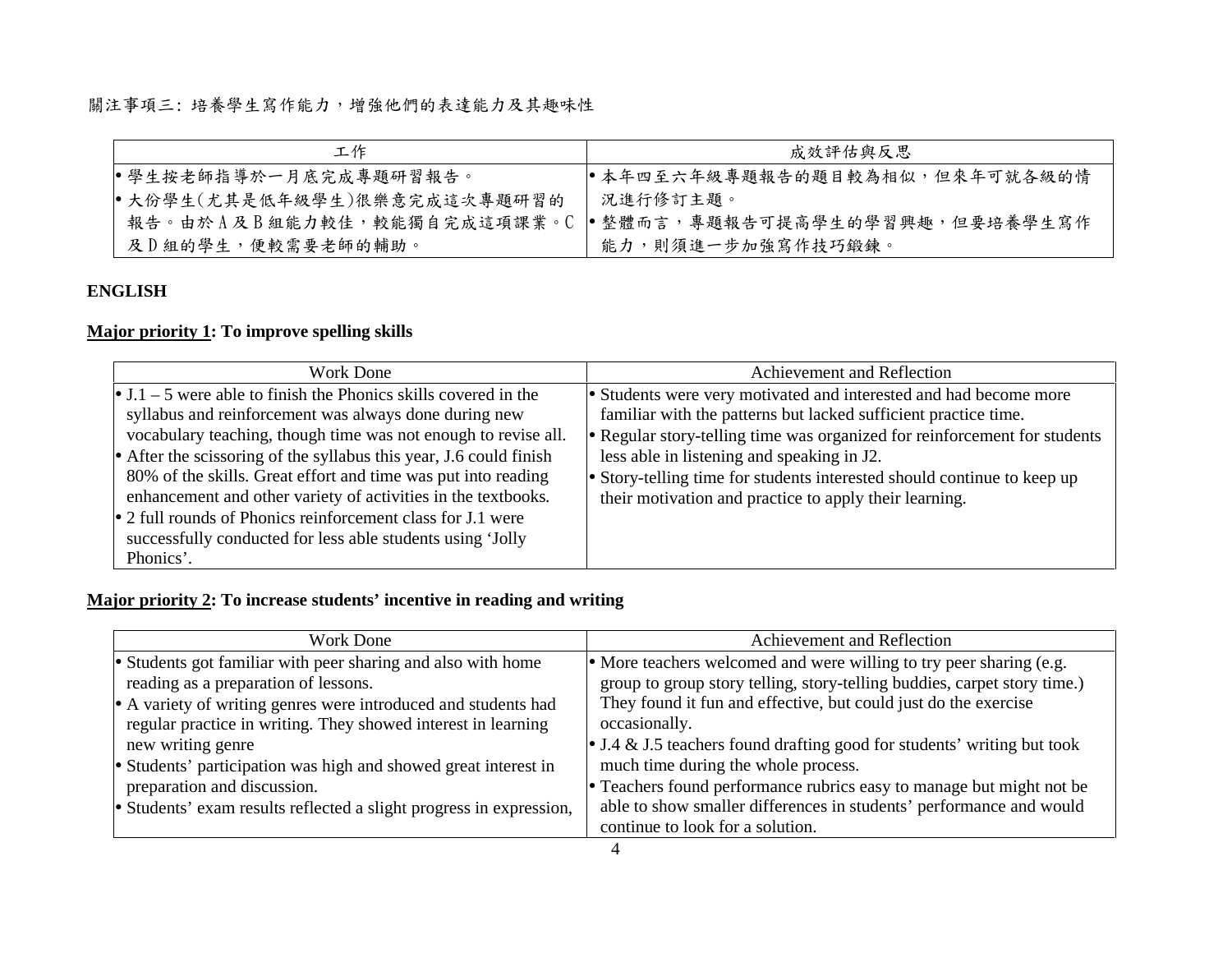| content and organization.                                          | • Students enjoyed reading and will be encouraged to continue with |
|--------------------------------------------------------------------|--------------------------------------------------------------------|
| • Students found Book Character Day exciting. As a good start in   | reading outside class time.                                        |
| the event, students felt it very interesting to show the way their |                                                                    |
| favourite character looked yet challenging to complete the         |                                                                    |
| reading and performing tasks.                                      |                                                                    |

# **Major priority 3: To expose students to more authentic language-rich learning environment**

| <b>Work Done</b>                                                                                                                                                                                                                                                                                                                                                                                                                                                 | Achievement and Reflection                                                                                                                                                                                                                                                                                                                                                                           |
|------------------------------------------------------------------------------------------------------------------------------------------------------------------------------------------------------------------------------------------------------------------------------------------------------------------------------------------------------------------------------------------------------------------------------------------------------------------|------------------------------------------------------------------------------------------------------------------------------------------------------------------------------------------------------------------------------------------------------------------------------------------------------------------------------------------------------------------------------------------------------|
| • The Panel Chair demonstrated some drama games for use in<br>class and some teachers tried them out. Some teachers tried<br>more role-play as class activities.<br>• A three-week mock training was conducted in April and<br>students showed a positive learning attitude.<br>• A steady improvement was shown in students' speaking<br>assessment feedback form.                                                                                              | • Student improvement in the Speech Festival and various tests supported<br>further attempts of role-play, drama games or speech training.<br>• Students were more motivated and concentrated in lessons enabling<br>them to improve.<br>Teachers expressed that drama was an interesting element in teaching<br>but was also very time-consuming too.                                               |
| • Enrolment in Pearson Tests of English was higher than last<br>year. Students were confident after the tests.<br>• Enrolment in HK Schools Speech Festival was higher than last<br>year and 5 students were awarded championships in various<br>solo verse speaking. There were encouraging comments from<br>the adjudicators shown on the mark sheets.<br>• Some parents even approached the school asking to enter their<br>children for the Speech Festival. | Enrolment in the Speech Festival will continue to be a means for<br>students to enrich their learning in English with guidance from teachers.<br>Teachers incorporated drama games as one of their teaching strategies.<br>More ways of creating an authentic language-rich learning environment<br>could be explored, e.g., making use of the strong English background of<br>the school community. |

# **Major priority 4: To enhance self learning ability**

| Work Done                                                          | Achievement and Reflection                                               |
|--------------------------------------------------------------------|--------------------------------------------------------------------------|
| • J5 and J6 Students learnt and were tested in the use the         | • The use of the dictionary helped students to access other help.        |
| dictionary.                                                        | • Students could be encouraged to build a vocabulary relevant to their   |
| • Alls students kept a word-bank book.                             | own needs.                                                               |
| • In writing classes, students were encouraged and able to use the | • Reading helped students to improve the content as well as the language |
| dictionary and the word-bank book to improve their writing.        | of their writing. It should be further developed.                        |
| • Students developed the habit of reading books and newspapers     |                                                                          |
| after class                                                        |                                                                          |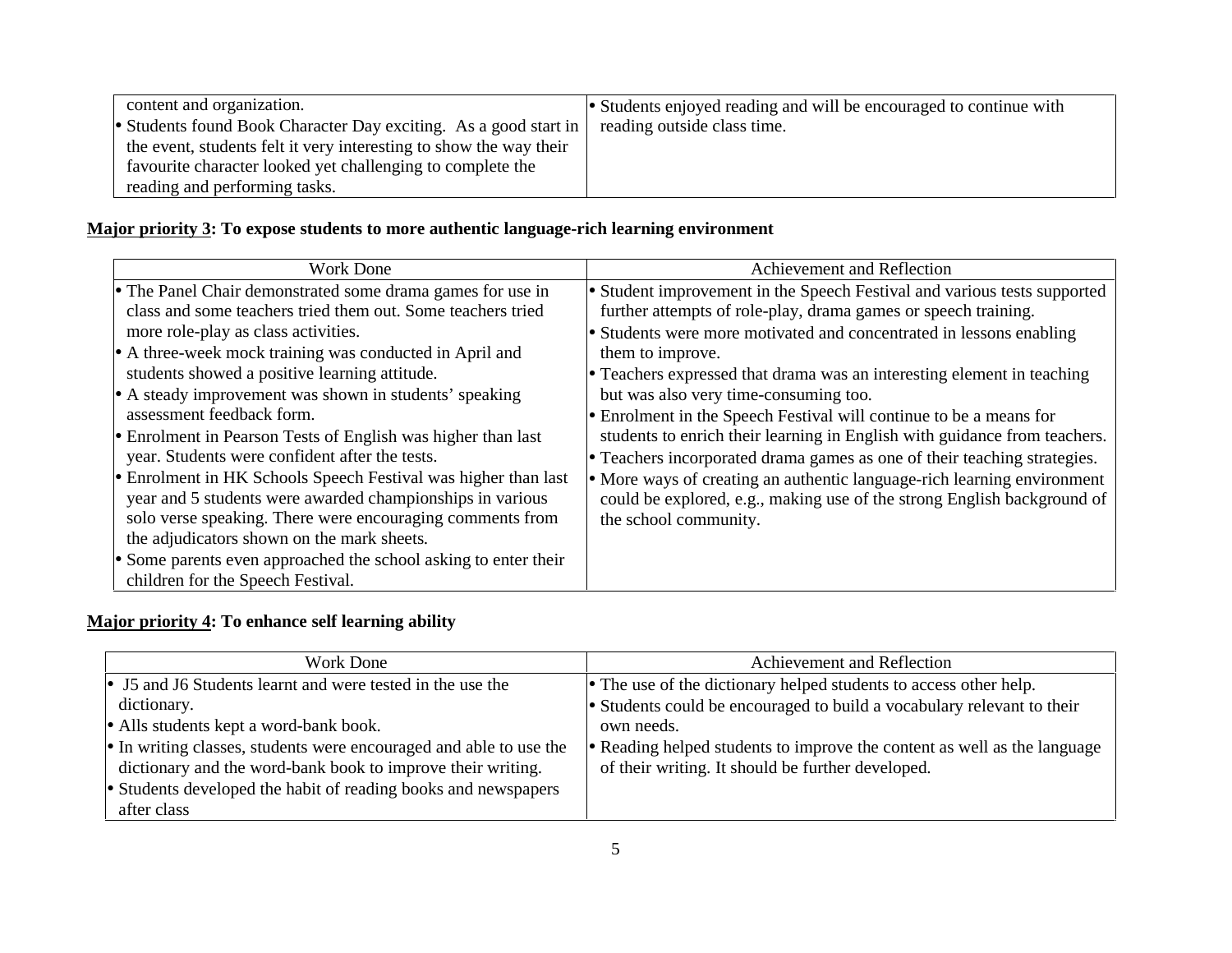#### **Major priority 5: To promote the culture of collaboration and peer-observation among teachers**

| Work Done                                                        | Achievement and Reflection                                                |
|------------------------------------------------------------------|---------------------------------------------------------------------------|
| • Teachers could manage co-planning once a unit.                 | • Co-planning helped to upgrade the quality of lesson plans, teaching and |
| • More variety in types and language skills was found in reading | assignment designs.                                                       |
| notes and writing worksheets.                                    | • Time concern in meetings is a big challenge teachers face.              |
| • M drive becomes a common resource bank.                        | • The lesson plans and worksheets are important resources for the         |
| • Lesson observation was done twice a year.                      | teachers to share and they can be further refined.                        |
| • Assignment checking was done once at Christmas and teachers    |                                                                           |
| showed quality performance in script marking.                    |                                                                           |

## **MATHEMATICS**

#### **Major priority 1: To arouse students' interest of learning Mathematics**

| Work Done                                                        | Achievement and Reflection                                                                                                                      |
|------------------------------------------------------------------|-------------------------------------------------------------------------------------------------------------------------------------------------|
| • The Math Fun Day, the challenging mathematics questions,       | • Students enjoyed the activities and group work in the Math Fun Day.                                                                           |
| problem of the week and Math booth games during recess time      | This event can be organized again next year.                                                                                                    |
| were held as planned.                                            | • Questions in the Problem of the Week were difficult for some students.                                                                        |
| • Response to the activities varied. Students loved the Math Fun | Moreover, teachers did not have enough time to explain the solutions                                                                            |
| Day and enjoyed the booth game activities that day. Students     | during the lessons. Next year, some easier questions will be set.                                                                               |
|                                                                  | were not that interested in doing the questions in the Problem of $\bullet$ The booth games were less easy to follow up. They will not continue |
| the Week. Only a few students played the booth games during      | next year and teachers can focus on other Mathematics activities.                                                                               |
| the recess time.                                                 |                                                                                                                                                 |

### **Major priority 2: To improve students' arithmetic skill**

| Work Done                                                                                                                                                                                                                     | Achievement and Reflection                                                                                                                   |
|-------------------------------------------------------------------------------------------------------------------------------------------------------------------------------------------------------------------------------|----------------------------------------------------------------------------------------------------------------------------------------------|
| • It was planned that teachers would do the 5-minute arithmetic<br>quiz at least 3 times a week. But some teachers could do so only<br>once every two days because they needed more time for the<br>normal teaching syllabus. | • The quiz helped students to revise and keep up their motivation and<br>produced some good effect. It will continue whenever there is time. |
| • There was a high rate of participation in this scheme in $J1-2$ .                                                                                                                                                           |                                                                                                                                              |

#### **Major priority 3: To enhance students' problem solving skills**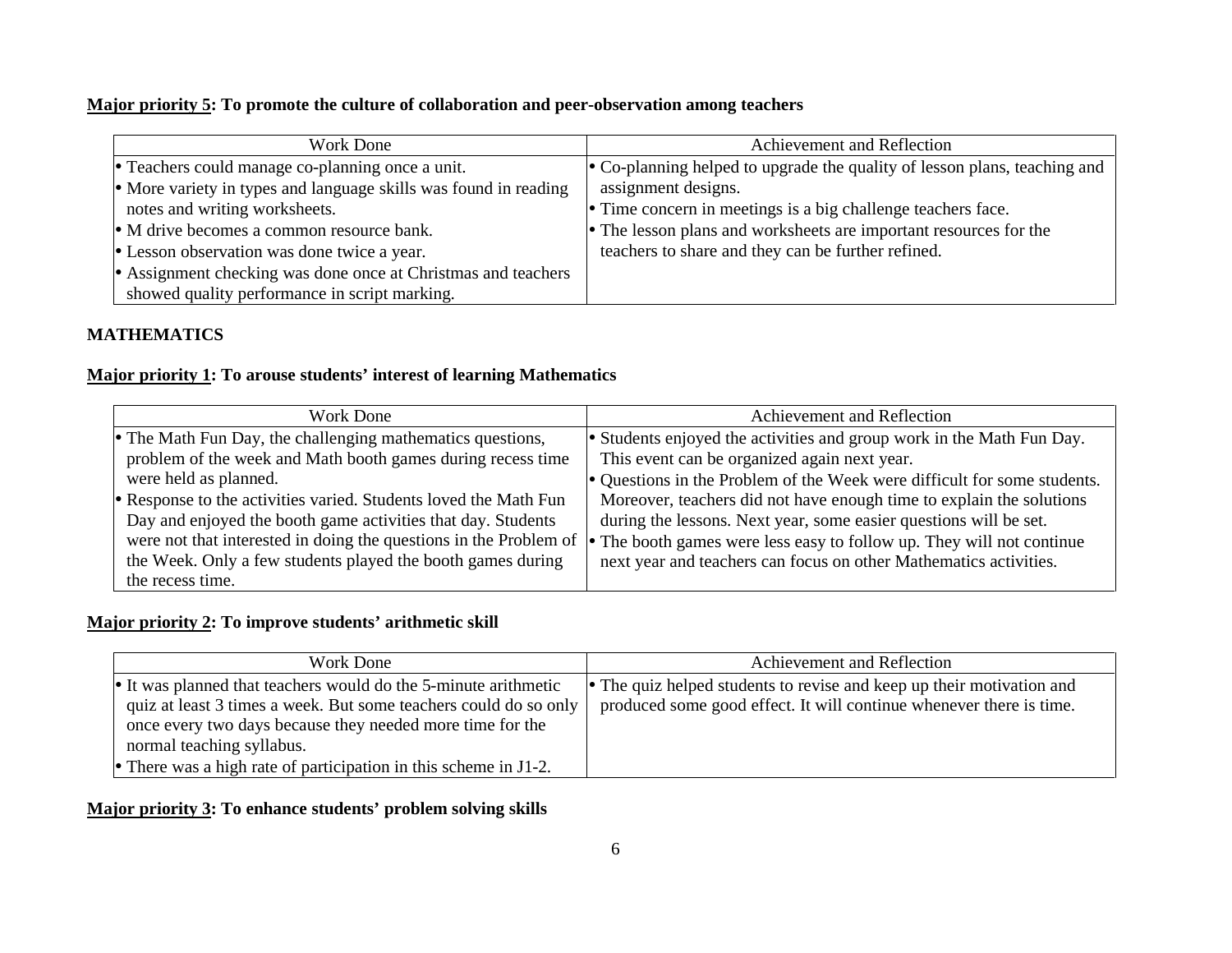| Work Done                                                       | Achievement and Reflection                                              |
|-----------------------------------------------------------------|-------------------------------------------------------------------------|
| • Teachers used drawing methods in some units (mainly in        | • Some teachers thought that using the drawing method in teaching the   |
| numbers topics) in order to do the problem solving questions. A | simple fraction was good for students but not for all numbers topics.   |
| few students tried this method to solve the problem in their    | Some students, however, did not even know how to draw the picture to    |
| homework.                                                       | present the questions clearly. There could be problems in understanding |
| Improvement was not obvious in students' problem solving        | the question as well. Other ways to deal with the problem should be     |
| skills.                                                         | explored.                                                               |

#### **Major priority 4: To improve students' passing rate in summative assessments**

| Work Done                                                       | Achievement and Reflection                                               |
|-----------------------------------------------------------------|--------------------------------------------------------------------------|
| • Due to an extra mathematics lesson this year, J3 and J6       | • Mathematics teachers agreed that TSA would be a useful reference in    |
| mathematics teachers used one of the normal mathematics         | understanding student performance in the subject. The worksheets         |
| lessons to do the TSA questions since February.                 | helped students get to know different types of mathematics problems.     |
| • After teaching each unit, J1, J2, J4 and J5 math teachers     | • Teachers found working together to prepare questions quite helpful. In |
| explained the challenging /TSA-type questions to students. J3-6 | the first term next year, teachers would have some collaborative lesson  |
| students would do the TSA-type Worksheets by topic.             | planning before teaching every two or three units.                       |
| • 3-5 students from each class from J2 to J5 who were weak in   | Teachers of pullout groups found that some students' academic results    |
| mathematics would form a pullout group.                         | and interest and confidence in learning mathematics had increased. The   |
|                                                                 | measure will continue.                                                   |

# **Major priority 5: To set up a good teaching material storage**

| Work Done                                                        | Achievement and Reflection                                             |
|------------------------------------------------------------------|------------------------------------------------------------------------|
| • An inventory was completed in January.                         | • The inventory helped the panel to check teaching kits available and  |
| • The stock of math teaching materials was checked at the end of | what to buy. It helped to save money.                                  |
| year.                                                            | • Mathematics teachers agreed that the stock of teaching materials was |
| • Some teaching materials were purchased this year.              | useful reference.                                                      |
| • The Math panel head set up a folder for Math teachers to store | • The panel will keep the stock and inventory up to date every year.   |
| the soft copies of their teaching material or documents on the M |                                                                        |
| drive.                                                           |                                                                        |

### **GENERAL STUDIES**

**Major priority 1: Students can explore more general knowledge and the important local and world issues**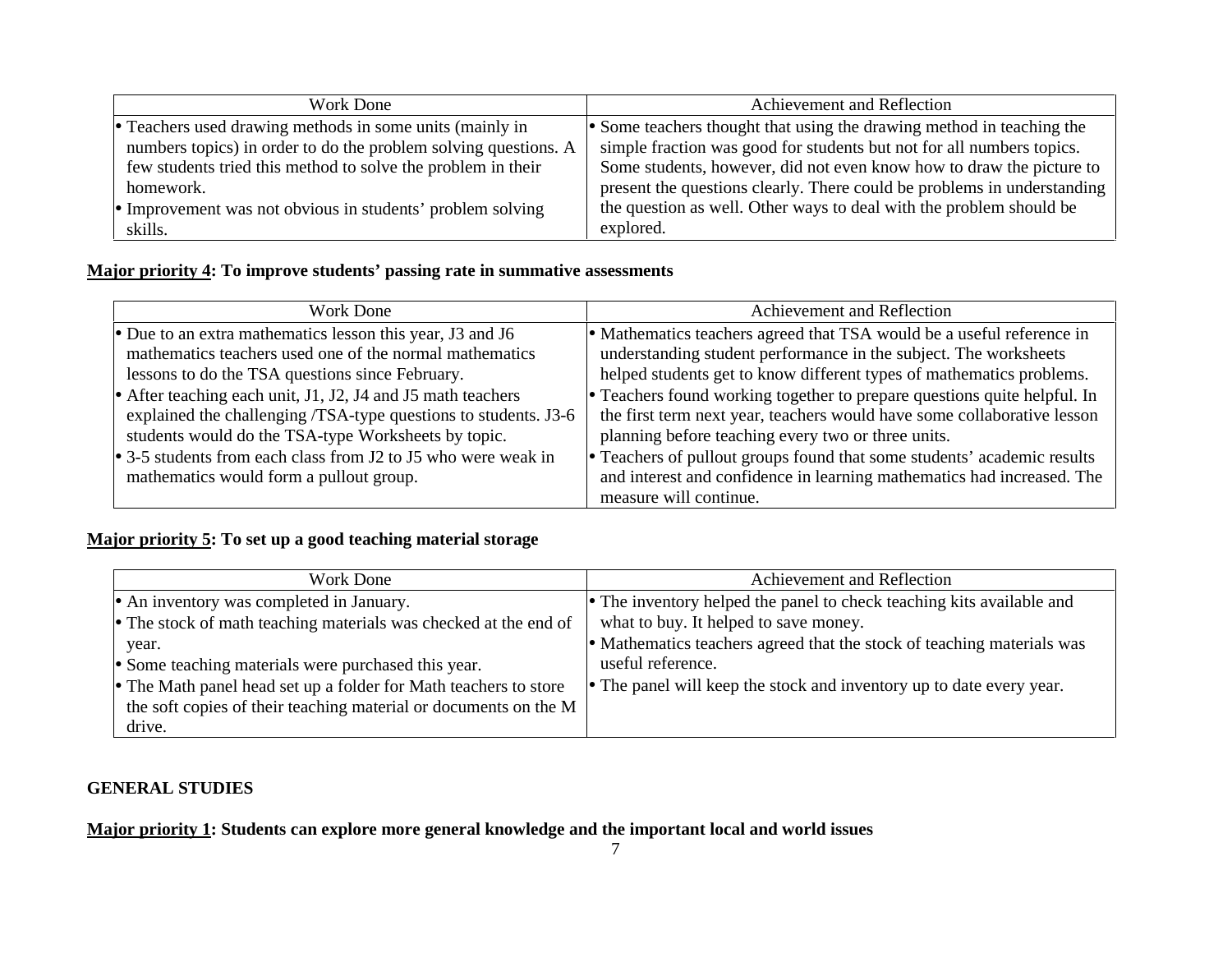| Work Done                                                         | Achievement and Reflection                                            |
|-------------------------------------------------------------------|-----------------------------------------------------------------------|
| • Due to the time constraint of morning assembly, the plan of Bi- | • Students were enthusiastic about answering the questions. The event |
| weekly G.S. Challenging Quiz was postponed. However, the          | will continue in future.                                              |
| challenging questions were merged into the activity of G.S.       |                                                                       |
| Quiz in June, 2013 for all students.                              |                                                                       |

| Work Done                                                        | Achievement and Reflection                                               |
|------------------------------------------------------------------|--------------------------------------------------------------------------|
| • We have arranged an education talk by the Society for the      | • Students were very keen. The event educated students in the concept of |
| Prevention of Cruelty to Animals (SPCA) on preventing            | "Respect for life begins with a concern for animals." A similar event    |
| violence to animals. Besides the knowledge of caring for         | can be held next year.                                                   |
| animals' lives, students also had opportunities to come into     |                                                                          |
| contact with a dog during the talk.                              |                                                                          |
| • Both J.5 and J.6 students submitted monthly newspaper cuttings | • Students had opportunities to get to know and share some hot current   |
| and they had chances to share news stories during the G.S.       | issues. They shared the news and expressed their comments and            |
| lessons. Besides, they formed groups to join the Newspaper       | feelings also. The practice will continue next year.                     |
| Sharing Competition in May to make presentations at morning      |                                                                          |
| assemblies.                                                      |                                                                          |

# **Major priority 2: Students can show their awareness of environmental protection and act it in the daily life.**

| Work Done                                                       | Achievement and Reflection                                               |
|-----------------------------------------------------------------|--------------------------------------------------------------------------|
| • More than 95% students brought their own eating utensils for  | Consistent practice is important. The measure will continue next year.   |
| lunch in order to reduce the use of disposable utensils such as |                                                                          |
| plastic spoons and wooden chopsticks. Besides, we gathered      |                                                                          |
| plastic lunch boxes after use for recycling.                    |                                                                          |
| • The panel continued to arrange Reused Material Design         | Through this activity, students had a chance to apply the concept of 4Rs |
| Competition. Students made use of the concept of 4Rs and        | in daily life practice. The event will continue next year.               |
| waste materials to create Christmas ornaments for decorating    |                                                                          |
| their classroom and school campus in order to reduce the waste  |                                                                          |
| of using or buying too many new things.                         |                                                                          |
| Students had developed the habit of recycling paper             | • Students were actually able to do something to help protect the        |
| throughout these two years. They put all the unused paper for   | environment during school hours. The measure will continue next year.    |
| recycling in a recycling box and developed a habit of reducing, |                                                                          |
| such as using both sides of the paper or using waste paper for  |                                                                          |
| other purposes such as decoration or art work.                  |                                                                          |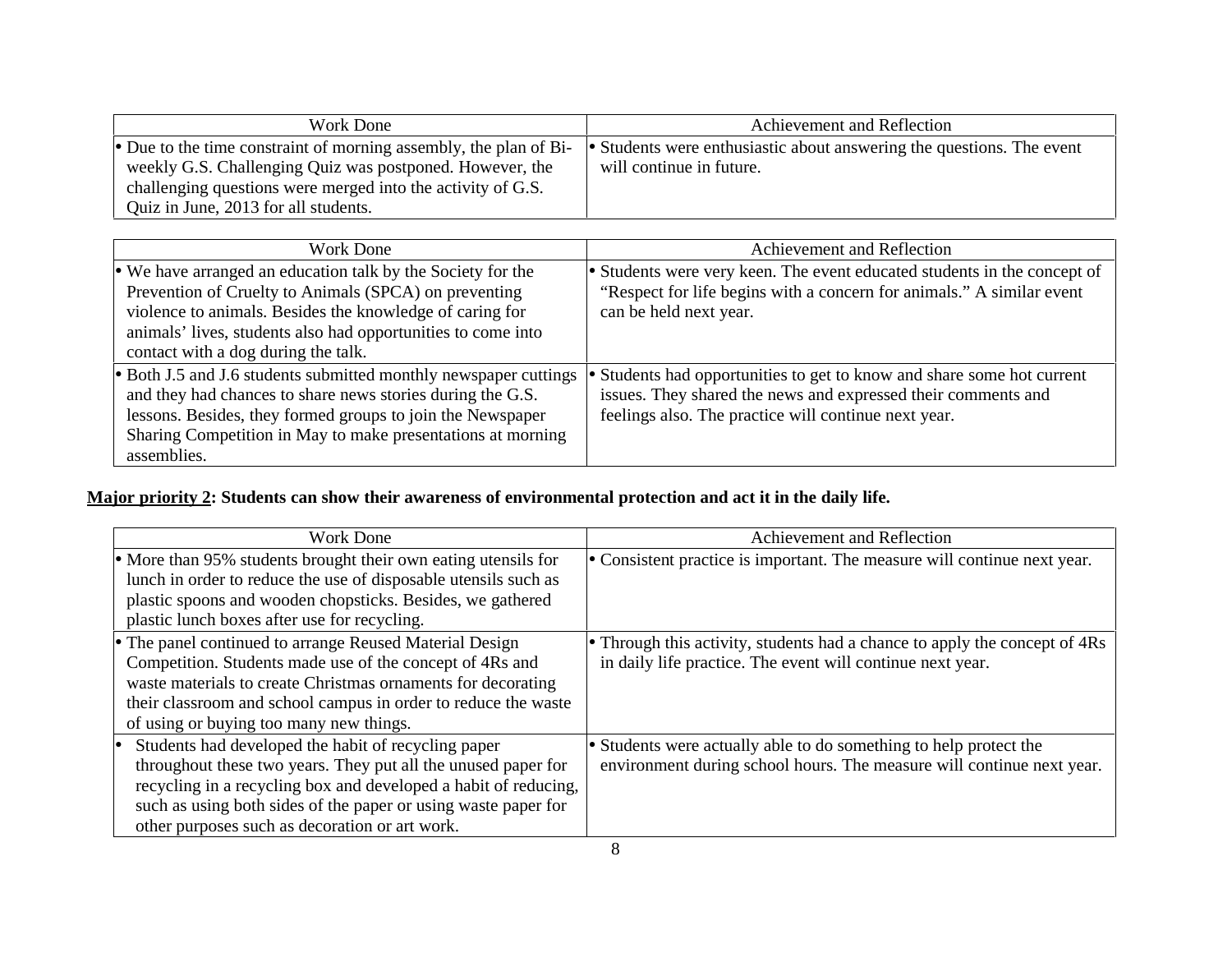# **Major priority 3: Students can improve project learning and self-learning skills.**

| Work Done                                                        | Achievement and Reflection                                                 |
|------------------------------------------------------------------|----------------------------------------------------------------------------|
| • Students made use of the skills of project learning, such as   | • Students have widened their horizons about Hong Kong history, culture    |
| creating concept maps, data collecting, setting a questionnaire, | and current affairs through the project. Projects will continue next year. |
| etc and applied them in the different tasks for the theme of     |                                                                            |
| "Hong Kong Story".                                               |                                                                            |

# **Major priority 4: Students can develop a healthy eating habit and understand the importance of the fitness of their body.**

| Work Done                                                          | Achievement and Reflection                                                  |
|--------------------------------------------------------------------|-----------------------------------------------------------------------------|
| • Class teachers and G.S. teachers reminded and educated           | • The food list of the tuck shop will be reviewed and revised. Attention to |
| students of the importance of healthy eating habits. However,      | healthy eating habits will continue next year.                              |
| only about 50% students could maintain a healthy diet. The         |                                                                             |
| result can be explained by the different eating cultures from      |                                                                             |
| different countries. Moreover, because students could buy some     |                                                                             |
| food of relatively unhealthy nutrient content from the tuck shop,  |                                                                             |
| therefore, students could not fully develop a healthy eating habit |                                                                             |
| in school.                                                         |                                                                             |
| • Due to time constraint, we could not arrange the "Fitness"       | • The G.S. and P.E. panels will hold the event as a part of the Sports Fun  |
| Challenge Day" for students on a specific day. However, G.S.       | Day next year.                                                              |
| and P.E. teachers have taught students the knowledge and           |                                                                             |
| importance of body fitness regularly during the lessons.           |                                                                             |

#### **STUDENT SUPPORT**

**Major Priority 1: To enhance the whole school community to work together to improve student behaviour and further student development**

| Work Done                                                    | Achievement and Reflection                                               |
|--------------------------------------------------------------|--------------------------------------------------------------------------|
| • During assembly time, the discipline code was explained to | • Teachers' observations and discipline and other kinds of records would |
| students.                                                    | help to show where more work is needed.                                  |
| • In SHS, students expressed very positive views about the   | • Positive survey results showed students strongly agreed with the       |
| school's support for student development. The APASO also     | school's expectations and teachers worked together well to support       |
| showed very positive results in Teacher-Student Relationship | them.                                                                    |
| and Opportunity. Both subscales have a mean higher than the  | • Both surveys would continue to help the planning of future work.       |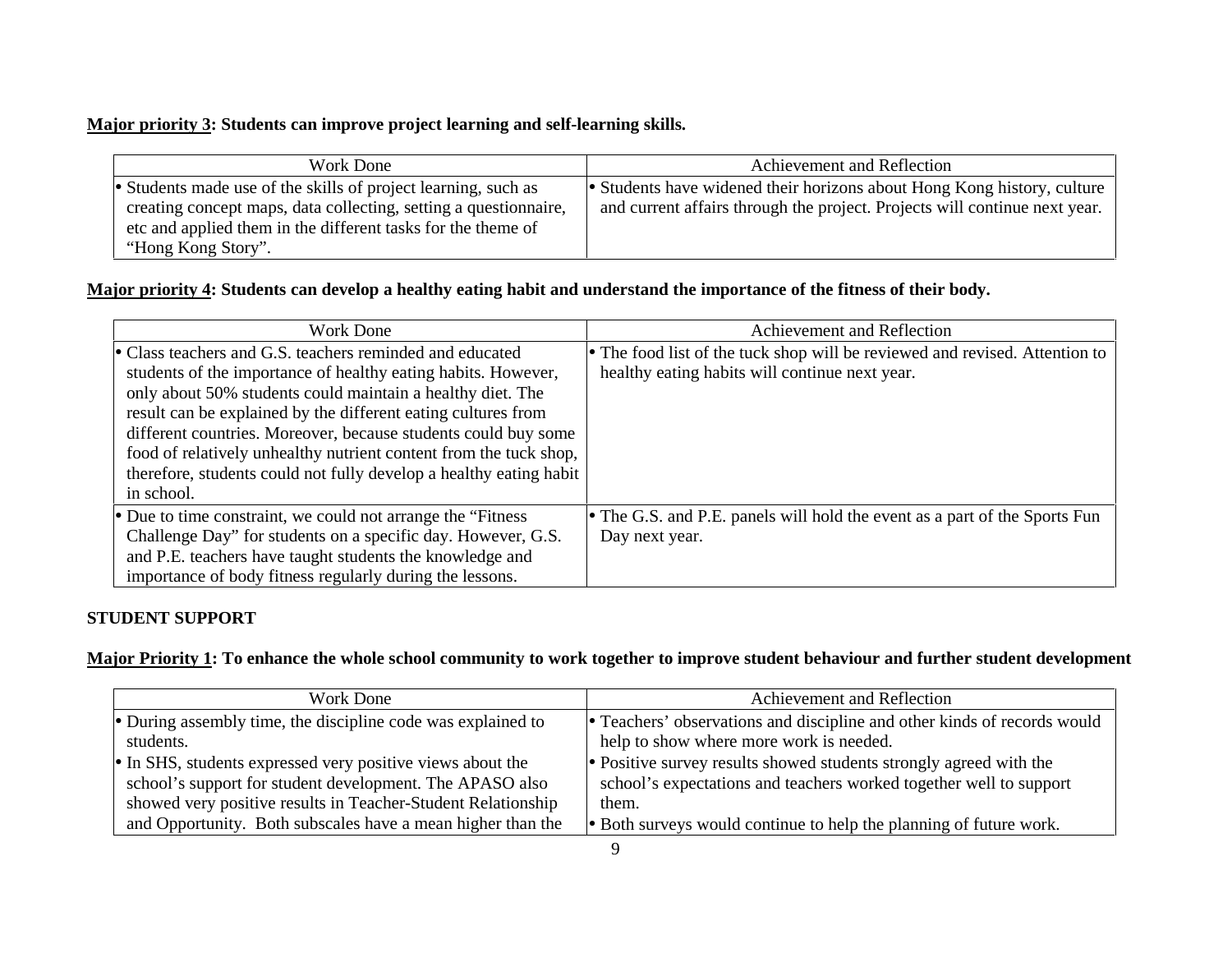| territory norm. The school's after-school activities, Function<br>Period activities and school teams might have enhanced<br>students' opportunity to improve their social skills and social | • At the review meeting of the school's work, teachers felt that the school<br>regulations were clear and that most J2-J5 students were clear about the<br>code of behaviour and improved their discipline. |
|---------------------------------------------------------------------------------------------------------------------------------------------------------------------------------------------|-------------------------------------------------------------------------------------------------------------------------------------------------------------------------------------------------------------|
| development.                                                                                                                                                                                | • Making the discipline code clear was only a first step for students to                                                                                                                                    |
| • There was a noticeable decrease of number of cases of                                                                                                                                     | improve their behaviour and development. Student Guidance and                                                                                                                                               |
| misbehaviour except for a very senior year level.                                                                                                                                           | Discipline work will continue to develop according to student needs.                                                                                                                                        |

## **Major priority 2: To identify student development needs that require more urgent attention and find ways to address them.**

| Work Done                                                        | Achievement and Reflection                                                |  |
|------------------------------------------------------------------|---------------------------------------------------------------------------|--|
| • In the SHS, more than 85% of students agreed that students     | • Students were generally happy at school in the observation of teachers, |  |
| respected teachers, more than 90% of students agreed that they   | the social worker and the counsellor, although students showed some       |  |
| liked the school, more than 90% of students agreed that they got | negative affect in the APASO. There will be more exploration and          |  |
| on well with schoolmates, and more than 90% of students          | follow-up work in the coming year.                                        |  |
| agreed that teachers cared about them.                           | • At the review meeting, teachers felt that while students enjoyed school |  |
| • The APASO results showed that the students' views of the       | life, they could further develop their self-management skills that would  |  |
| School Climate were mostly very positive although "negative"     | help them to be organized and follow school rules.                        |  |
| affect" was relatively high. This was different from             |                                                                           |  |
| expectations.                                                    |                                                                           |  |

# **STUDENT PERFORMANCE**

**Major concern 1**: To implement one life one sport and art scheme

| Work Done                                                                   | Achievement and Reflection                                                  |  |  |
|-----------------------------------------------------------------------------|-----------------------------------------------------------------------------|--|--|
| • All students took part in various internal subject competitions           | • This year, there were more and a greater variety of opportunities for     |  |  |
| including the art creation, reading, writing and singing contests           | students to participate in internal and external events.                    |  |  |
| and Games Day. Winning pieces were displayed in school.                     | • For the more and better opportunities for activities, the feedback was    |  |  |
| • More than 30% of the students participated in other internal              | very positive overall: First, according to the students' SHS, more than     |  |  |
| competitions including those organized by the PTA.                          | 80% of students agreed that "My schoolmates actively participate in         |  |  |
| • 45 students participated in the $64^{\text{th}}$ Hong Kong Schools Speech | extra-curricular activities," and "Through participation in the school's    |  |  |
| Festival winning one $1st$ place, one $2nd$ place and two $3rd$ places.     | extra-curricular activities, my learning opportunities in respect of extra- |  |  |
| 32 students got the certificate of merit and 13 students got the            | curricular knowledge and life skill, etc. are increased." (Questions #20)   |  |  |
| certificate of proficiency.                                                 | and #21) Second, according to the parents' SHS, more than 80% of            |  |  |
| Beside basketball, cricket and track and field teams, this year             | parents agreed that "Through participation in the school's extra-           |  |  |
| our school also organized the soccer team, girls' volleyball team           | curricular activities, my child's learning opportunities in respect of      |  |  |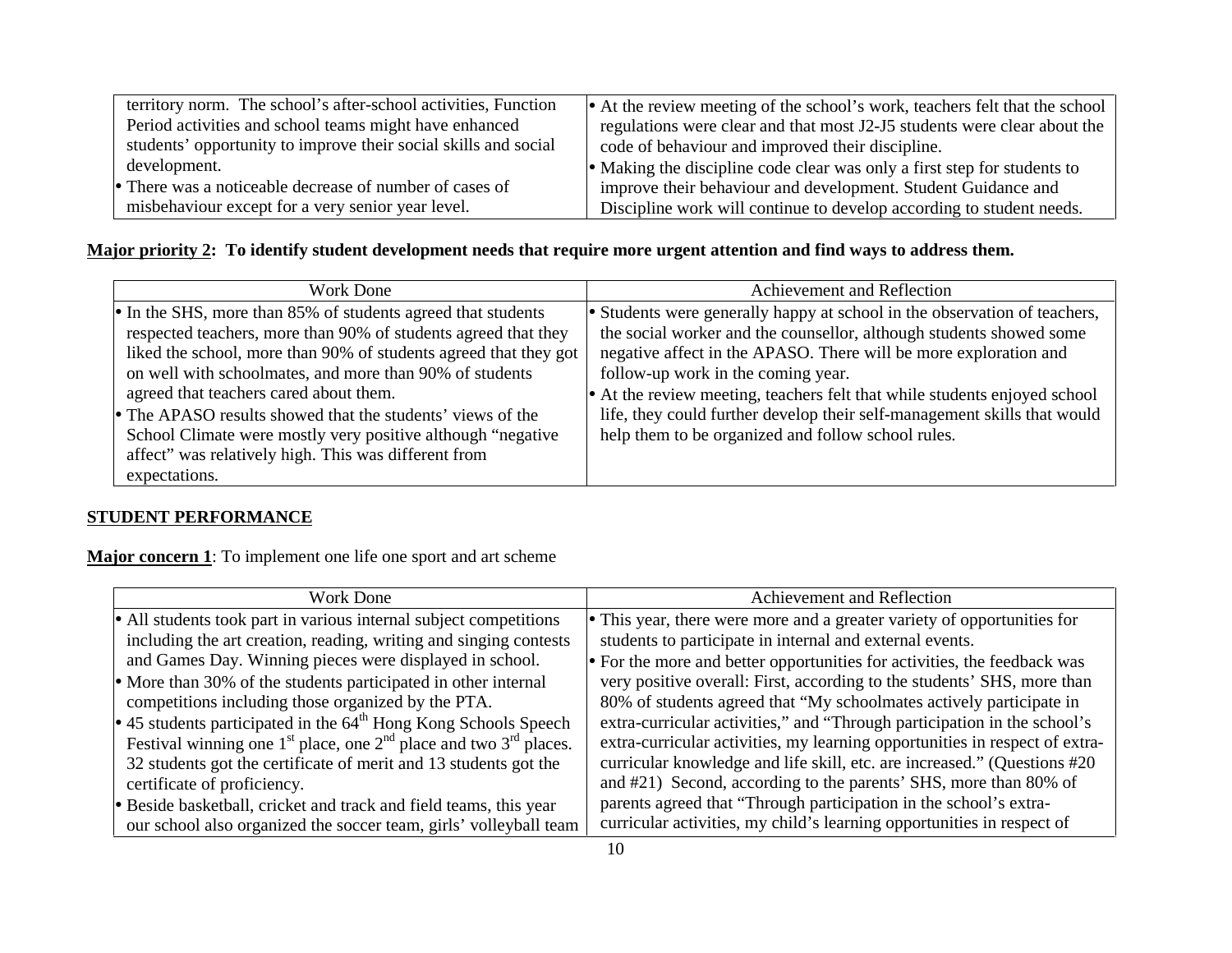| and rugby team.                                                                                                                                                                                                                                                               | extra-curricular knowledge and life skill, etc. are increased," and "My                           |
|-------------------------------------------------------------------------------------------------------------------------------------------------------------------------------------------------------------------------------------------------------------------------------|---------------------------------------------------------------------------------------------------|
| • While some students participated in more than one activity, our                                                                                                                                                                                                             | child likes to participate in the school's activities and affairs."                               |
| school activities catered to 292 participants in 2011-2012, and                                                                                                                                                                                                               | (Questions #10 and #15) Third, according to the teachers' SHS, more                               |
| increased to 361 participants in 2012-13.                                                                                                                                                                                                                                     | than 80% of teachers agreed that "The school actively encourages                                  |
| • Apart from sports, all of our students joined different external                                                                                                                                                                                                            | students to participate in extra-curricular activities," and "The school's                        |
| drawing competition this year, including the Hong Kong Dream                                                                                                                                                                                                                  | extra-curricular activities can help extend students' learning                                    |
| Drawing Competition, Child's Utopia Drawing Competition                                                                                                                                                                                                                       | experiences." (Questions #50 and #51)                                                             |
| and SPCA Comic Drawing Competition.                                                                                                                                                                                                                                           | • More students were interested in different activities now. But because                          |
| $\bullet$ In the 49 <sup>th</sup> Hong Kong Schools Dance Festival, the Latin Dance<br>Team received a Commended Award. The Oriental Dance<br>Team got a Highly Commended Award in the same Festival as<br>well as a Silver Award in the 41 <sup>st</sup> Open Dance Contest. | there were only limited places and many had to take the school bus, not<br>all could be admitted. |
| • This year our school's Drama Team joined the Hong Kong<br>Schools Drama Festival for the first time and won the award for<br>Outstanding Cooperation and 3 of our students received the<br>award for Outstanding Performer.                                                 |                                                                                                   |

#### **Major priority 2: To devise effective measures to promote and adopt a 'whole school approach' to discipline.**

| Work Done                                                                                                                                                                                                                      | Achievement and Reflection                                                                                                                                                                                         |  |
|--------------------------------------------------------------------------------------------------------------------------------------------------------------------------------------------------------------------------------|--------------------------------------------------------------------------------------------------------------------------------------------------------------------------------------------------------------------|--|
| • To promote the understanding of good behaviour, the behaviour                                                                                                                                                                | With a better understanding of expectations, student behaviour                                                                                                                                                     |  |
| code was explained to students and teachers as mentioned                                                                                                                                                                       | improved.                                                                                                                                                                                                          |  |
| • To strengthen the respect for school rules, good behaviour was                                                                                                                                                               | • Special duties were arranged for prefects to help carrying out different                                                                                                                                         |  |
| encouraged and prefects were trained.                                                                                                                                                                                          | school activities in whole school functions this year.                                                                                                                                                             |  |
| • Regular meetings including evaluation were held with prefects<br>to stress self-discipline among students. 2 Prefects' Activity<br>Days were organized this year to foster team spirit and<br>leadership skills of prefects. | • Prefects were generally very responsible in doing their duties and set<br>good examples for other students. They could learn to take more<br>initiative in working out ways to improve discipline with teachers. |  |
| • To promote opportunities for appreciation and recognition of                                                                                                                                                                 | • The Excellent Students Award Scheme was held this year to appreciate                                                                                                                                             |  |
| students' strengths and achievement in various aspects of school                                                                                                                                                               | those students who have performed well in academics and behaviour.                                                                                                                                                 |  |
| life, various activities or campaigns such as monthly inter-class                                                                                                                                                              | The students were good examples for others.                                                                                                                                                                        |  |
| discipline and cleanliness competitions, homework completion                                                                                                                                                                   | • Inter-class discipline, cleanliness and homework completion                                                                                                                                                      |  |
| and excellent student awards for the year level were held                                                                                                                                                                      | competitions were held as well to encourage students to have good                                                                                                                                                  |  |
| throughout the year to strengthen students' discipline                                                                                                                                                                         | behaviour. The effect was better in junior classes.                                                                                                                                                                |  |
| awareness. Awards were given out during assemblies.                                                                                                                                                                            | • Teachers' praise and commendations helped to boost students' self-                                                                                                                                               |  |
| Students with good behaviour were commended individually                                                                                                                                                                       | concept and self-discipline.                                                                                                                                                                                       |  |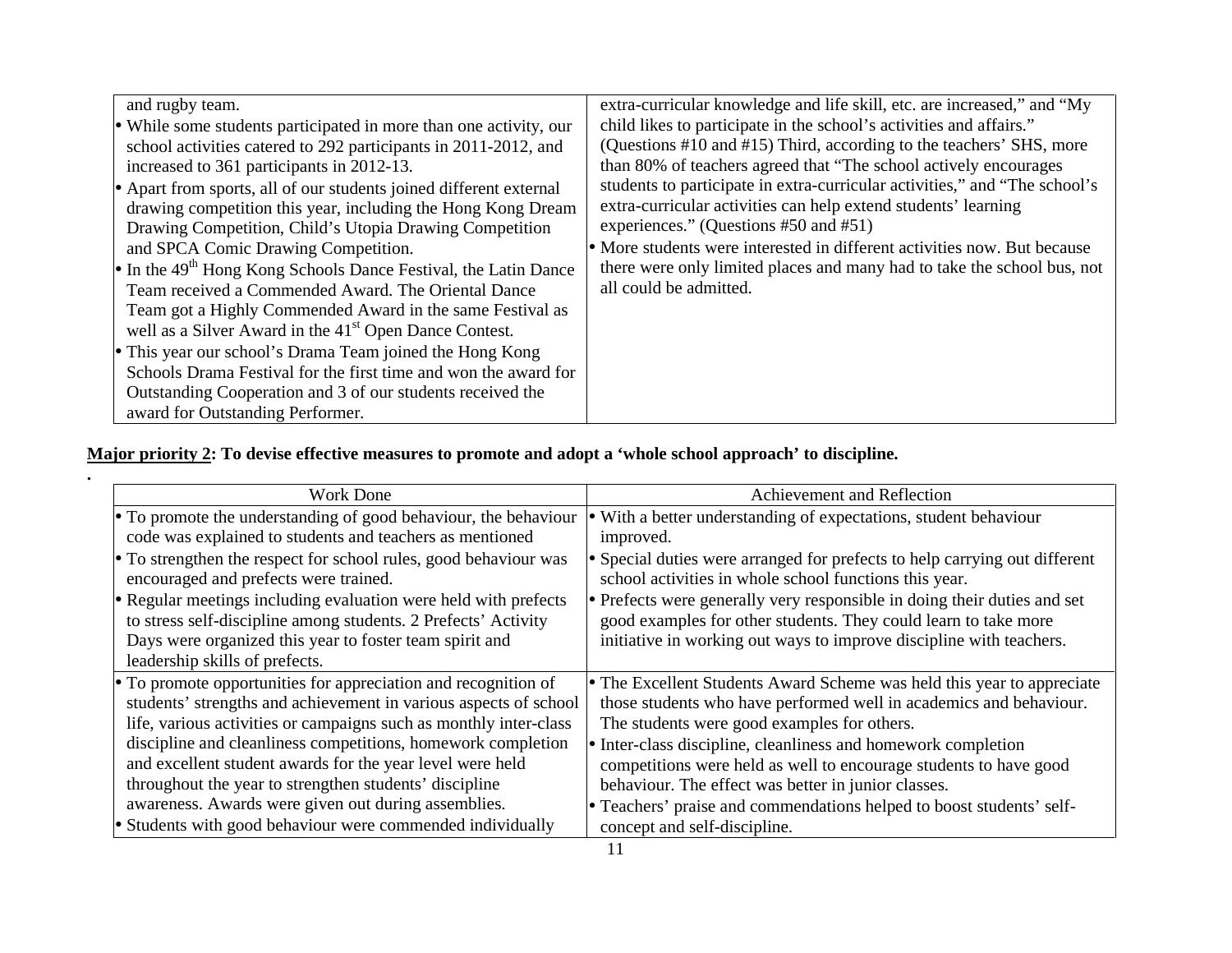|                                                               | under 10 different awards such as Excellent Conduct Award etc. $\bullet$ In the APASO, students expressed social integration higher than the |
|---------------------------------------------------------------|----------------------------------------------------------------------------------------------------------------------------------------------|
| • Teachers were encouraged to praise students' good behaviour | territory.                                                                                                                                   |
| using the Student Handbook or other ways.                     | • Generally, students needed gentle reminders from time to time.                                                                             |

#### **Major priority 3: To build up the self-confidence of students especially the enhancement of academic self-concept.**

| Work Done                                                                                                                             | Achievement and Reflection                                                 |  |  |
|---------------------------------------------------------------------------------------------------------------------------------------|----------------------------------------------------------------------------|--|--|
| • The ability to cope with TSA could affect students' confidence.                                                                     | • The effect will be better evaluated when the next set of TSA results are |  |  |
| To let students get to know TSA type questions, teachers                                                                              | announced.                                                                 |  |  |
| conducted practise sessions such as speaking and writing in J3                                                                        | • According to the students' SHS in Term 2, more than 80% of students      |  |  |
| and J6 Chinese and English as reported                                                                                                | agreed, "I am confident in learning." But adults were more cautious.       |  |  |
| • J3 and J6 students had one extra Mathematics lessons for TSA-                                                                       | According to the parents' SHS, about 63% of parents agreed and about       |  |  |
| type questions since February and did worksheets by topic. In                                                                         | 29% of parents were neutral about the statement "My child is confident"    |  |  |
| in learning." According to the teachers' SHS, about 45% of teachers<br>other year levels, students did challenging TSA-type questions |                                                                            |  |  |
| after each unit.                                                                                                                      | agreed and about 38% were neutral in saying "My students are               |  |  |
| • Extra tutorials and additional practice were conducted as                                                                           | confident in learning." The school will continue to watch academic         |  |  |
| planned and reported under the work of different panels.                                                                              | pressure on students.                                                      |  |  |

#### **Major priority 4: To identify student development & improvement needs.**

| Work Done                                                          | Achievement and Reflection                                              |  |
|--------------------------------------------------------------------|-------------------------------------------------------------------------|--|
| • To collect information or views on various aspects of the school | • It was found in the APASO that students' attitudes to the school were |  |
| for future planning. The SHS was conducted in May. J.3 to J.6      | generally positive and had a mean higher than the territory except the  |  |
| students participated in the survey. About 25% of parents were     | negative affect value, which was higher than the norm of Hong Kong.     |  |
| randomly chosen to do the survey as well.                          | This issue will be addressed in the coming school year.                 |  |
| • A survey on the Attitudes to School in APASO was conducted       | • The surveys helped us understand the views of our students, teachers  |  |
| for J.3 and J.5 students.                                          | and parents. The findings generally confirmed our observation but also  |  |
|                                                                    | let us know something we did not know. The school will continue to      |  |
| find out our development and improvements at suitable times.       |                                                                         |  |